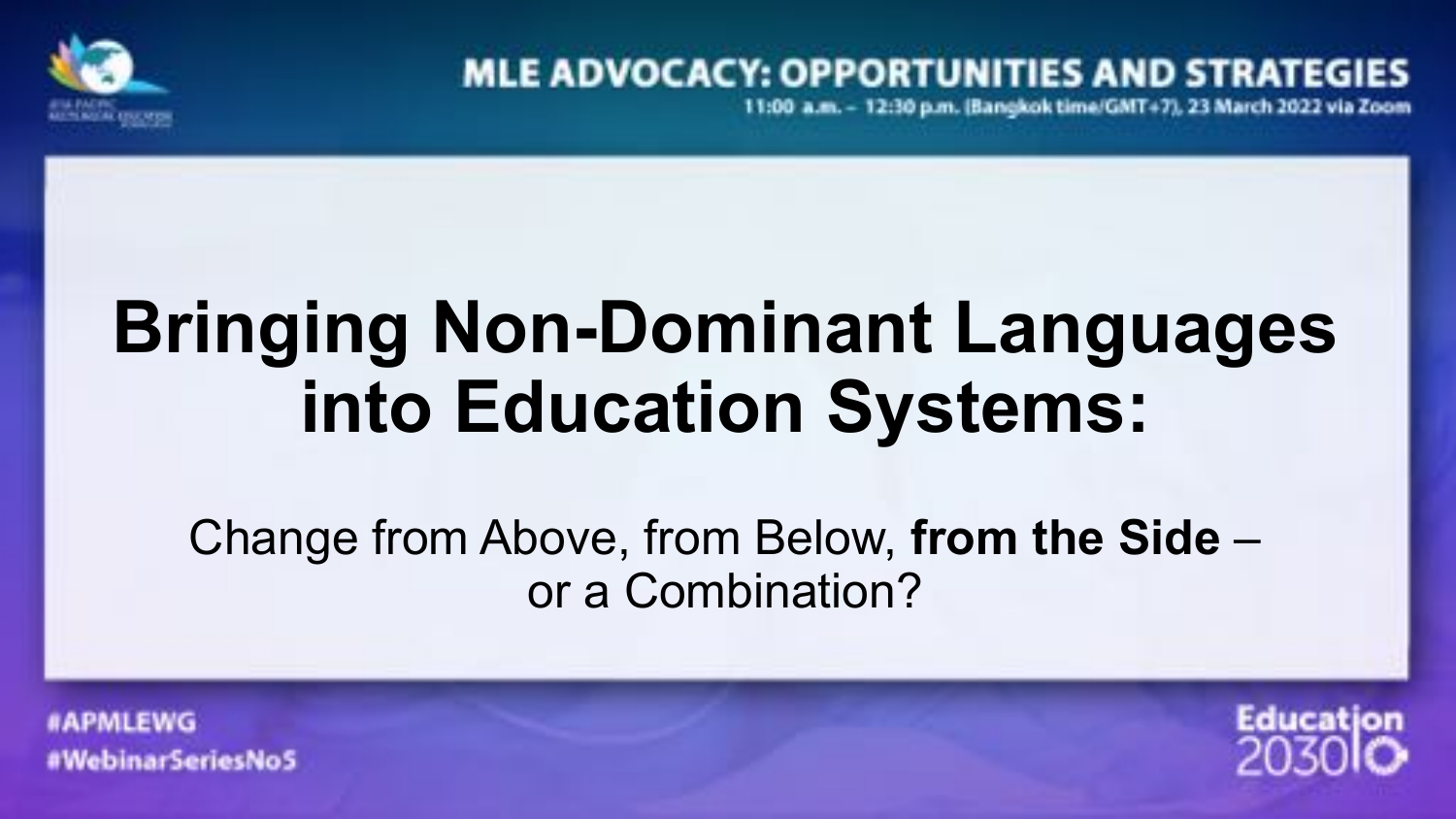

11.00 a.m. - 12.30 p.m. (Bangkok time/GMT+7), 23 March 2022 via Zeom

*Bringing Non-Dominant Languages into Education Systems: Change from Above, from Below, from the Side – or a Combination?* 

Text by *Kimmo Kosonen*  & *Carol Benson*

Presented by **Kimmo Kosonen**

> Payap University/ SIL International

Language Issues in Comparative Education II **Policy and Practice in Multilingual Education Based ƺƹƺƹᅟƺƸƫƹƞƹƿƞƹƨǀƞƨƣƾ COMPARATIVE AND INTERNATIONAL EDUCATION: A DIVERSITY OF VOICES** VOICES **A COMPARATIVE AND INTERNATIONAL EDUCATION: A DIVERSITY OF VOICES** 

**Carol Benson and Kimmo Kosonen (Eds.)** 

This second volume of *Language Issues in Comparative Education*, following the tradition of the first, introduces the state of the field, re-establishes core terminology and concepts, and situates the chapters in terms of their contributions to multilingual education based on non-dominant languages. The first group of chapters examines language-ineducation policy change, applying an innovative framework to analyze diverse contexts including Mozambique, Estonia and the Philippines. The next group of chapters describes activities designed to implement multilingual education. Using examples from Chad, Ethiopia, Kenya and Nepal, they explore progress in teacher professional development and elaboration of materials for literacy and learning through non-dominant languages. Some highlight new areas of the field, attending to speakers of non-dominant languages other than the ones chosen for instruction, and to the urgent multilingual needs of refugee learners. The final group of chapters presents strategies for research and advocacy, illustrated with examples from DR Congo, Uganda and India. Taken together, these contributions form a cohesive body of work that takes stock of advances in multilingual education and moves the field forward

The authors and editors share a common commitment to comparativism in their methods and analysis, and aim to contribute to a more inclusive and multilingual education for all.

**Carol Benson, PhD** (1994), is Associate Professor of International and Comparative Education at Teachers College, Columbia University. She researches policy development and innovation in multilingual education for speakers of non-dominant languages, with ongoing collaborative projects in Cambodia and Senegal.

**Kimmo Kosonen, PhD** (1998), is a Senior Consultant in multilingual education with SIL International and Specialist in language development at Payap University in Thailand. He has published on non-dominant languages, multilingual education, and language-in-education policy in Asia.

Cover illustration: Talking Tree by Jessica Ball



**Carol Benson and<br>Kimmo Kosonen (Eds.)** 

 $\equiv$ 

**Language Issues in Comparative Education II** 

Language Issues in Comparative Education

Spine ኜᇲᇲƸƸኝ

BRII

**Language Issues in Comparative Education II** 

**Policy and Practice in Multilingual Education Based on Non-Dominant** Languages

**Carol Benson and Kimmo Kosonen (Eds.)** 



**BRILL | SENSE** 



#APMLEWG #WebinarSeriesNo5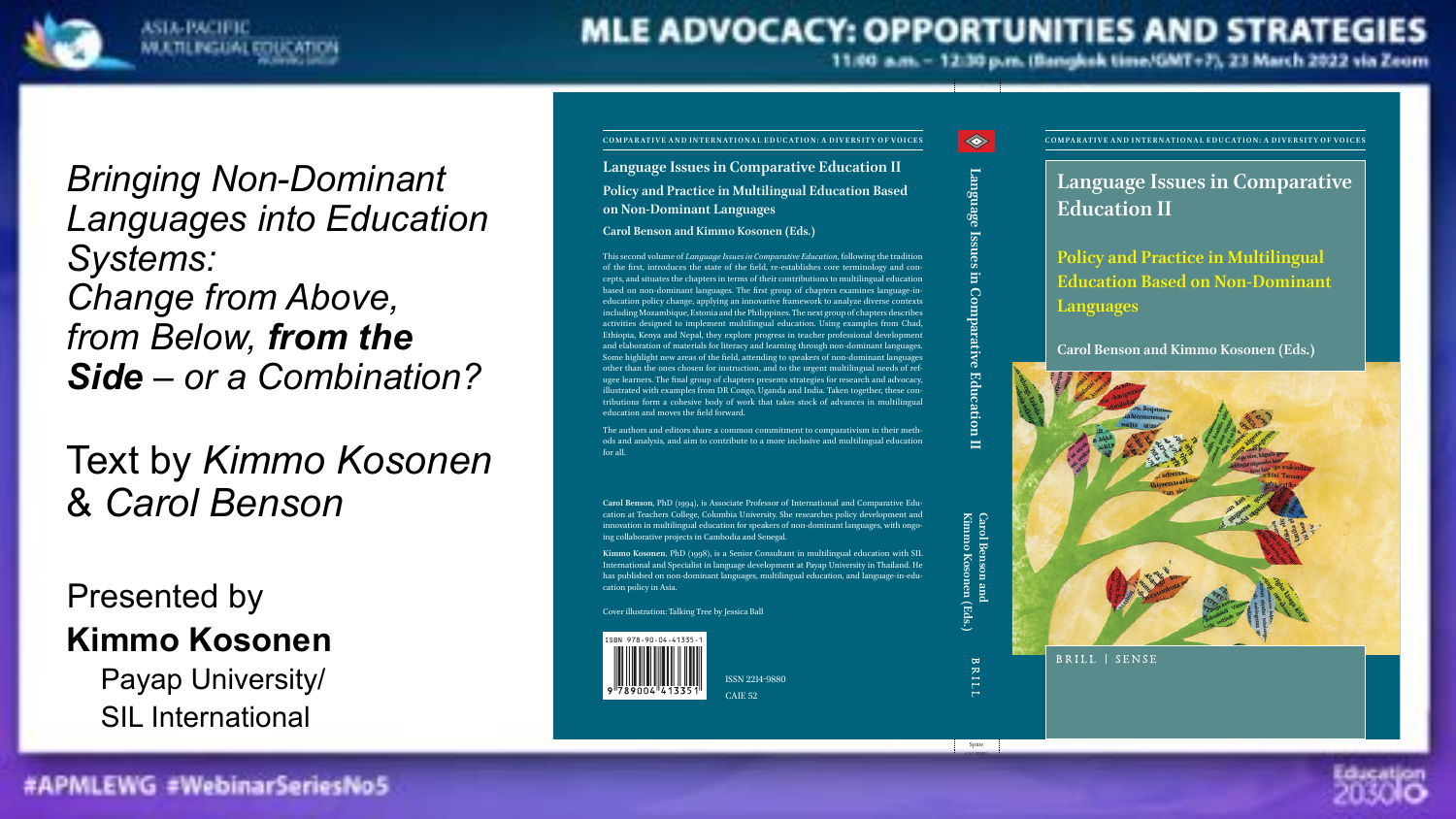

## *Focus of our research (and theoretical framework):*

Language-in-education **policy change**  towards

sustainable *multilingual education* and/or increased *use of non-dominant languages (NDL) in education*

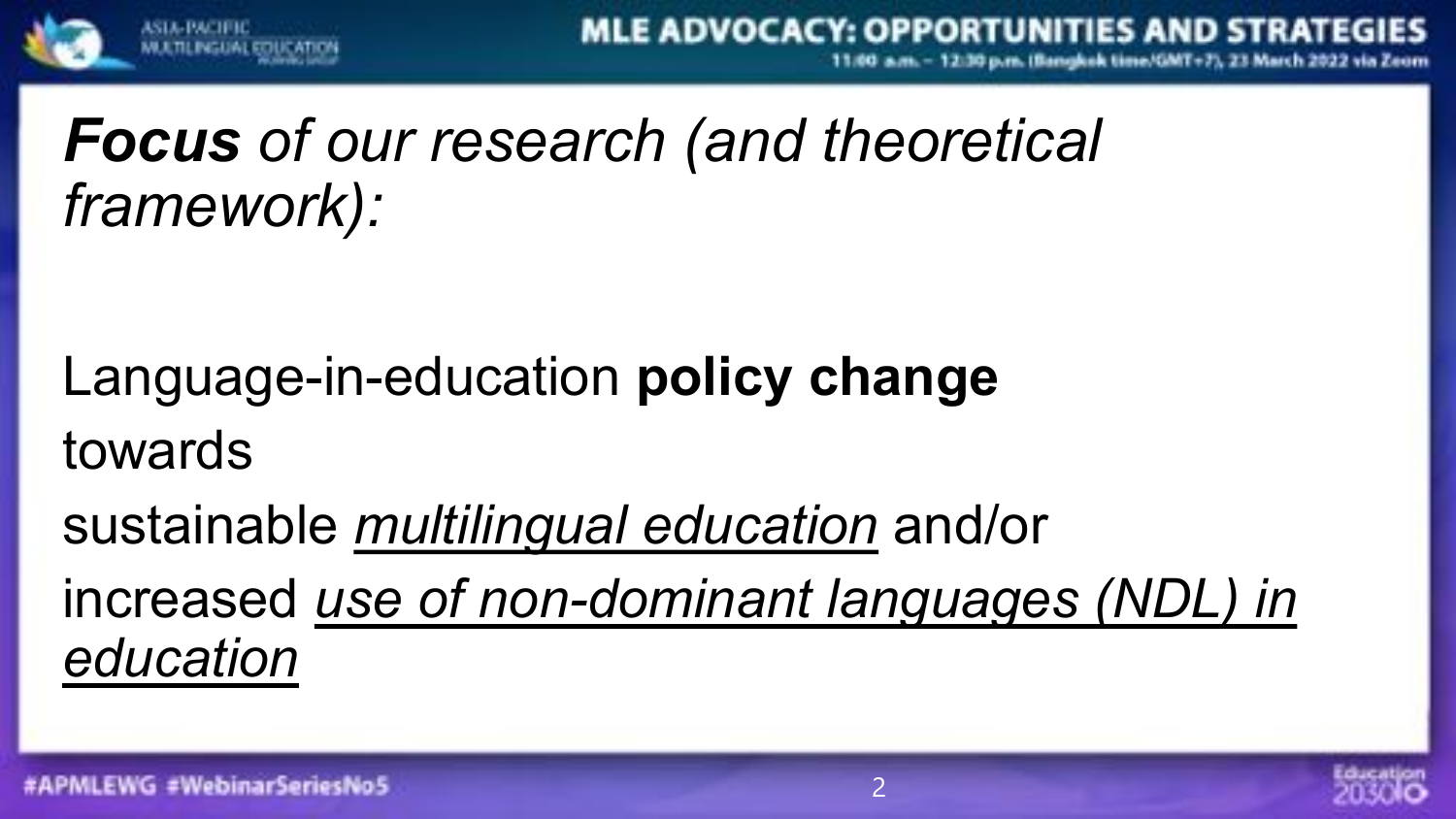

# **Three Levels of Actors and Actions**

- Actors/action from above (e.g., high-level government entities)
- Actors/action from below (e.g., local communities & organisations)
- Actors/action from **the side**

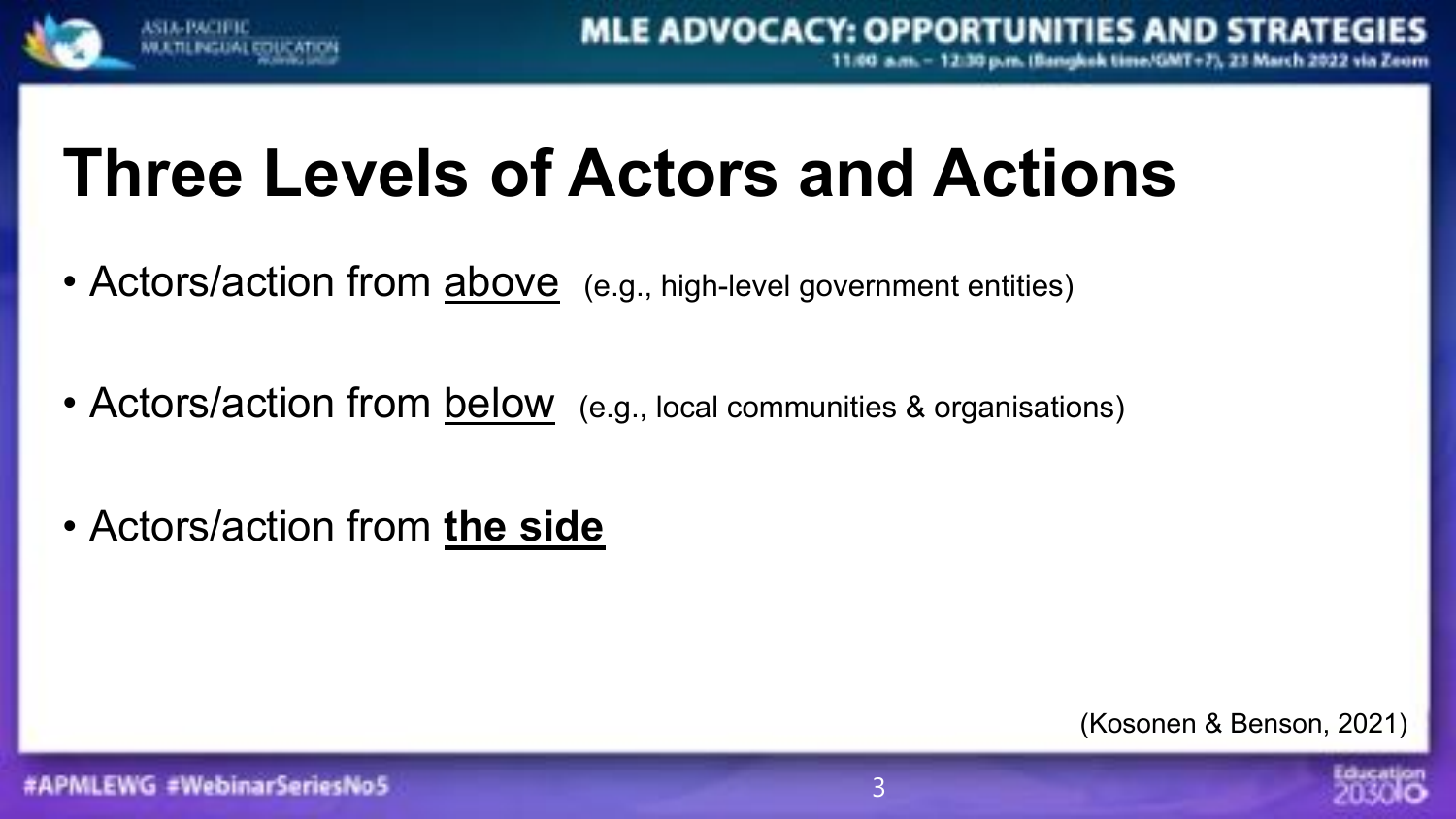

# **Actors** *from the side*

Actors between the other levels, bringing technical skills and resources

- local <u>academics</u>, particularly linguists and educators,
- mid-level education officers,
- local and international staff of:
	- INGOs,
	- UN & other multilateral agencies,
	- donor-sponsored international development programmes & projects

(Kosonen & Benson, 2021)

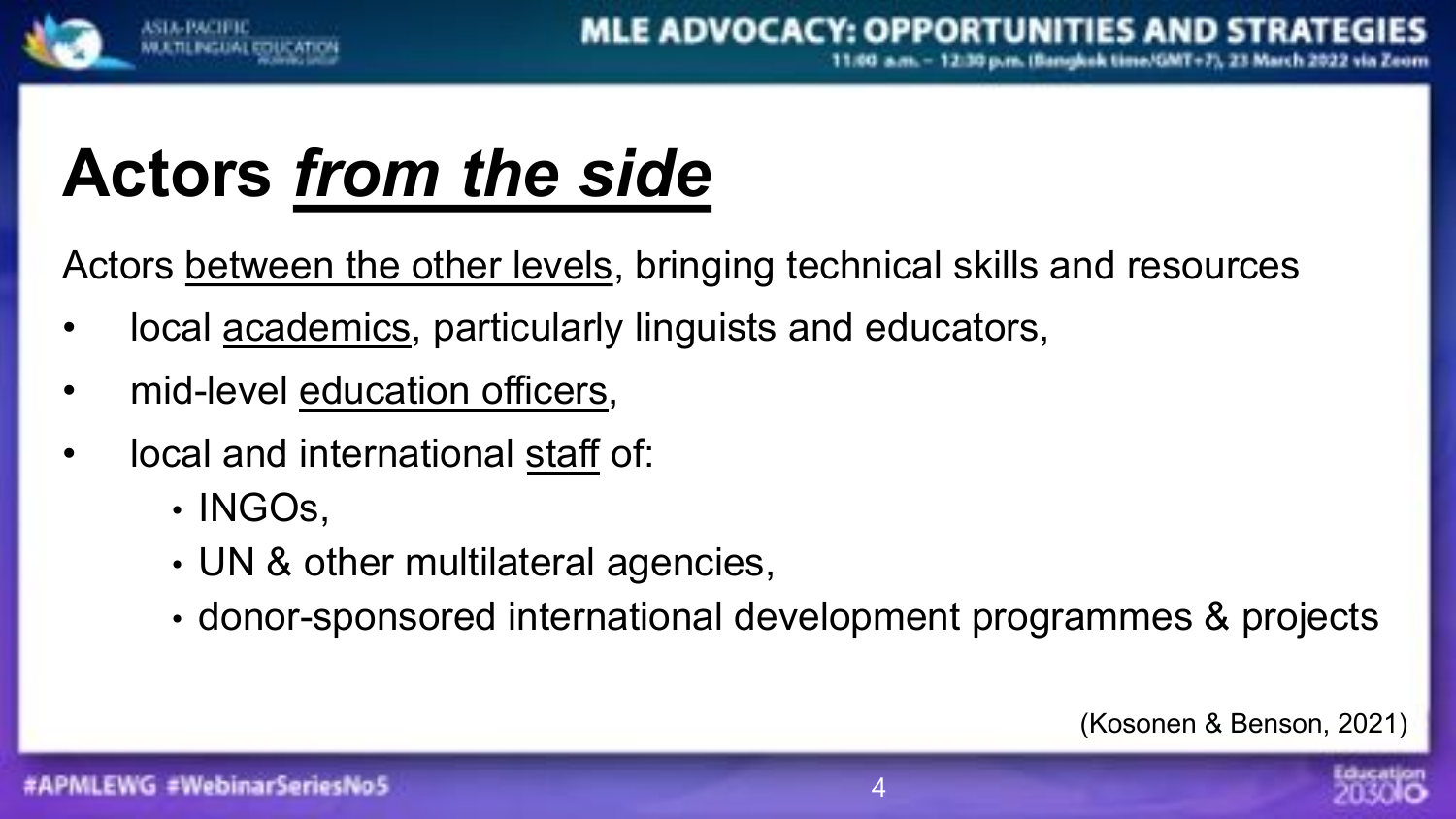

## **Actions** *from the side*

- pilot programmes or experiments,
- "language"/linguistic development, such as orthographies
- curriculum and materials production and elaboration,
- technical assistance and funding coordination,
- general support to NDL community and school management committees

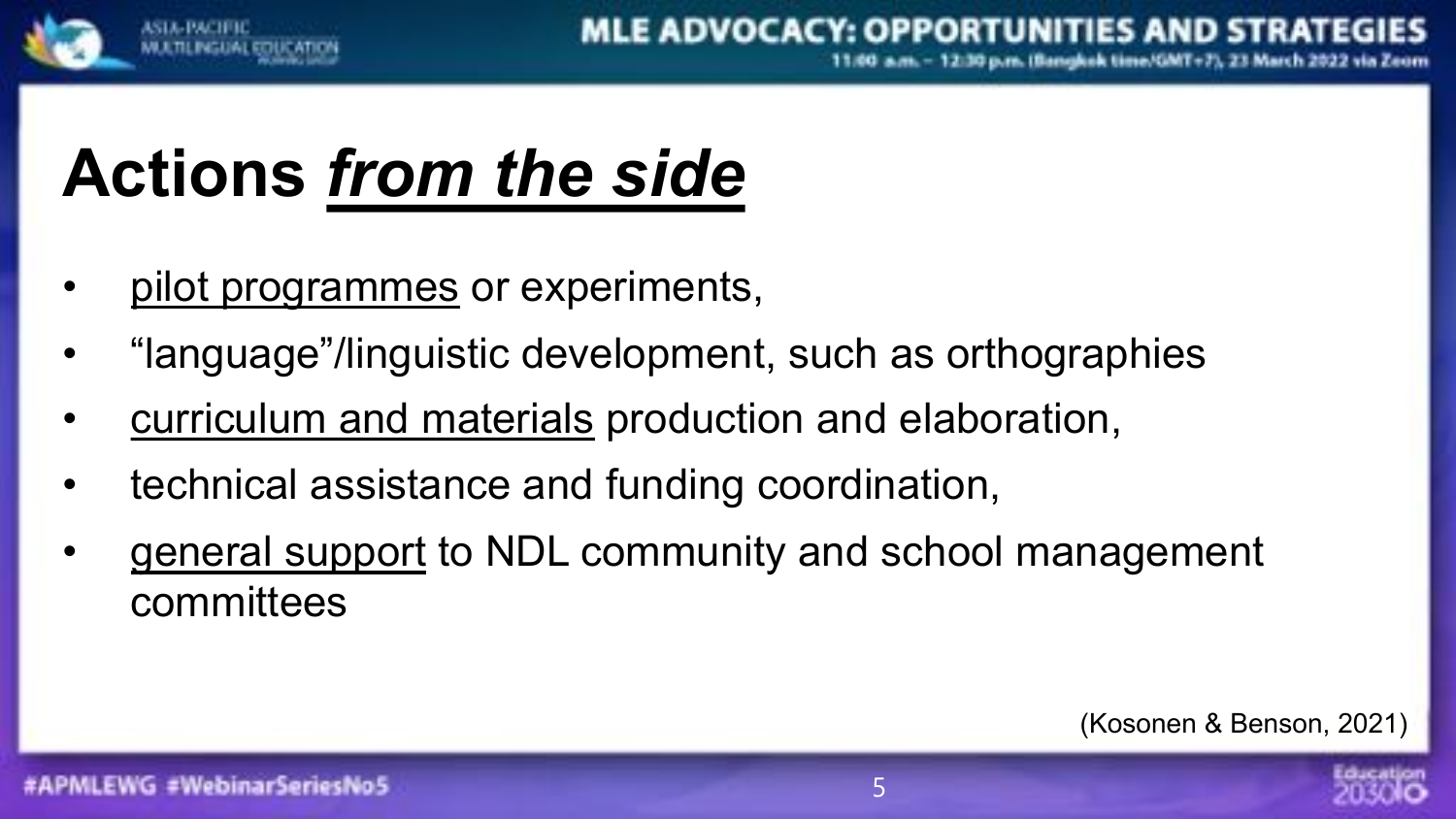

**MLE ADVOCACY: OPPORTUNITIES AND STRATEGIES** 

:30 p.m. (Bangkok time/GMT+7), 23 March 2022 via Zeom

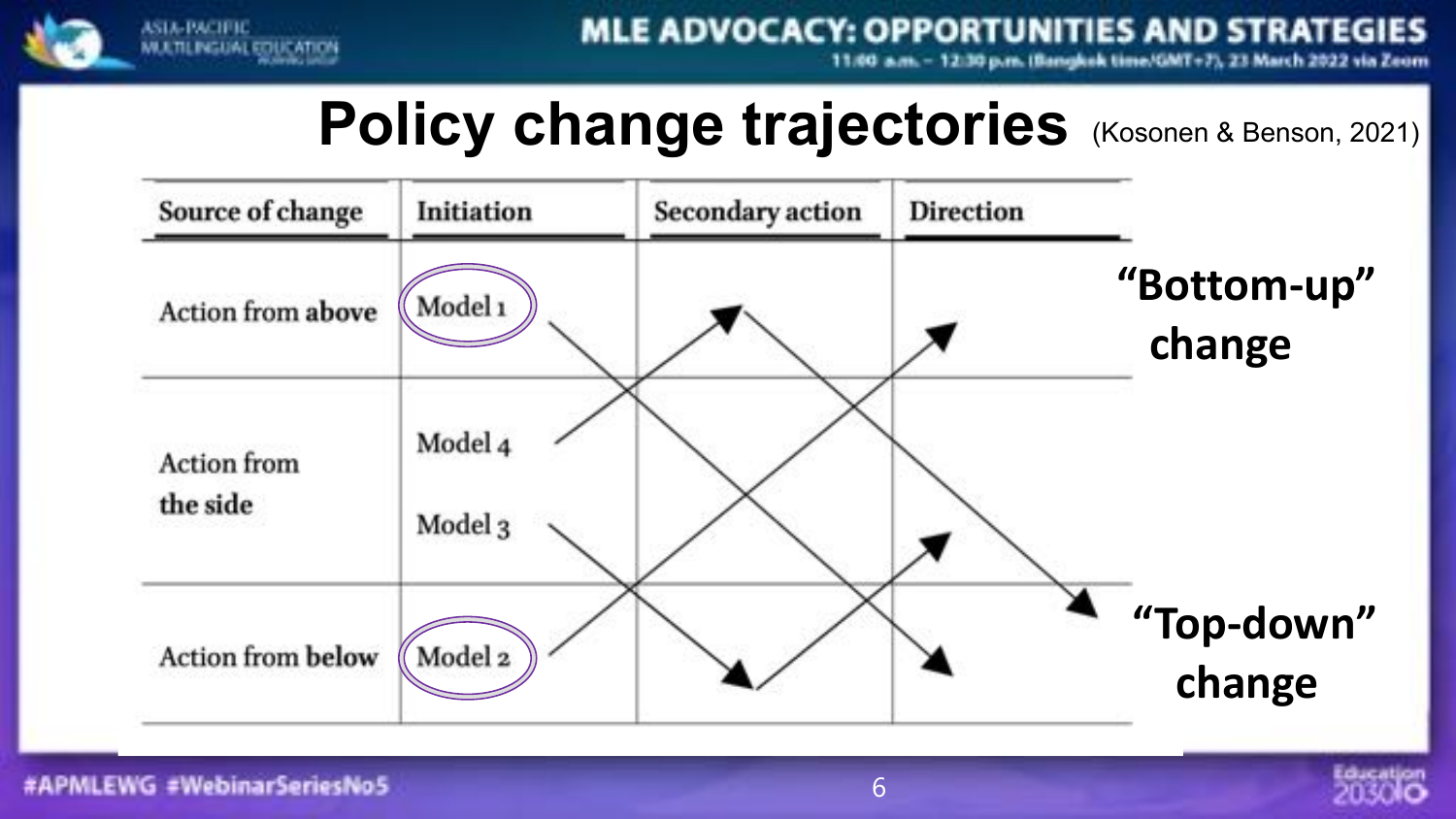

**MLE ADVOCACY: OPPORTUNITIES AND STRATEGIES** 

11.00 a.m. - 12.30 p.m. (Bangkok time/GMT+7), 23 March 2022 via Zeom



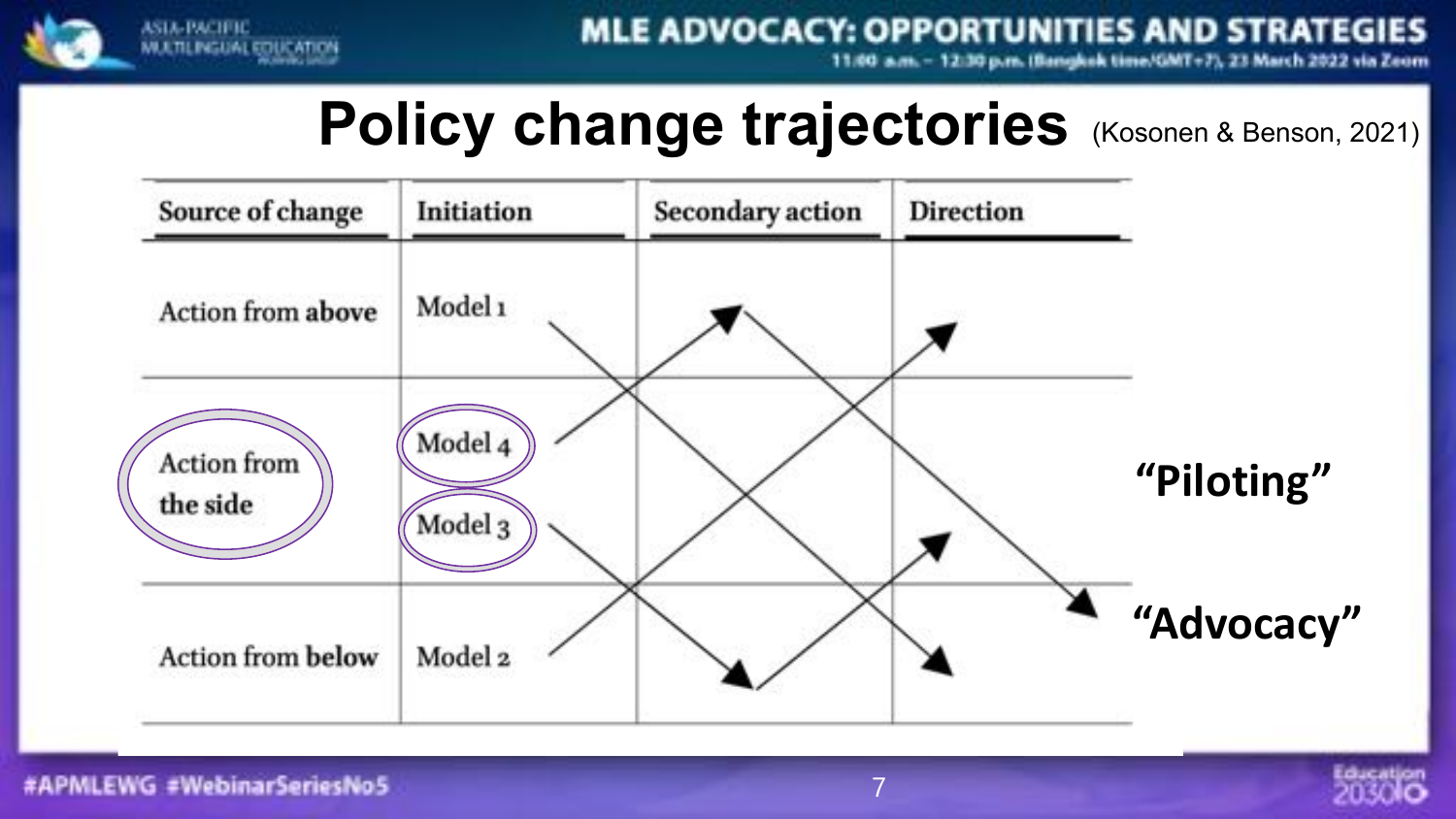

**MLE ADVOCACY: OPPORTUNITIES AND STRAT** 

30 p.m. (Bangkok time/GMT+7), 23 March



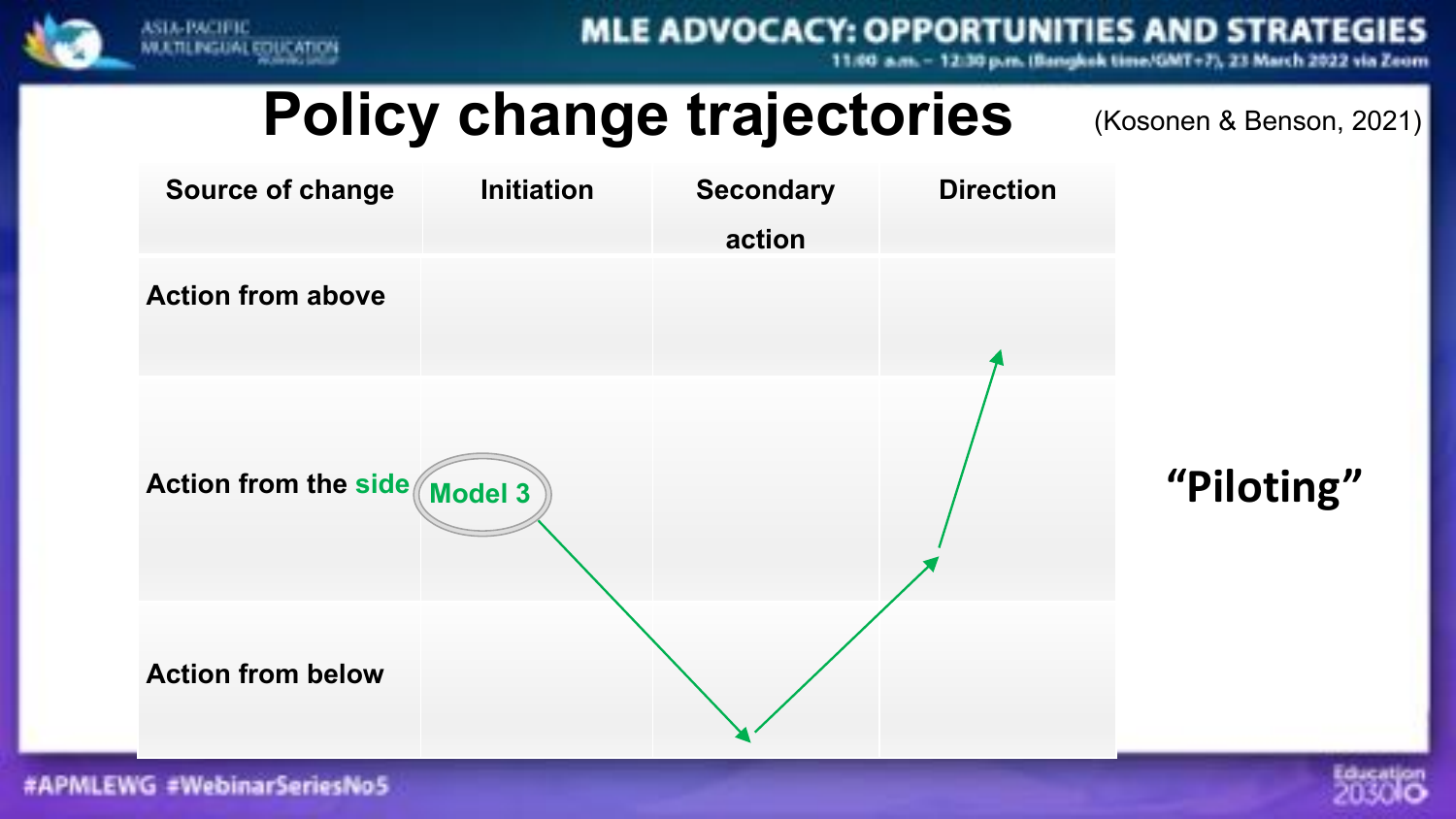

## **Model 3: Change from the side with below to above ("piloting")**

*Initial phase:*

- **Side actors** initiate smallscale pilot activities using NDLs.
- Early on, they partner with *NDL communities* for linguistic and community support.
- Written policies may or may not exist, but the use of NDLs is **not** prohibited.

#### **Intermediate phases:**

- Side actors continue piloting MLE for some time.
- As activities expand, new NDL communities join.
- Pressure from the side and demand from below leads *actors from above* to adopt supportive policies and allocate more resources.

#### *Possible future direction:*

- Side actors continue as major implementers.
- Actors from the side and below may become integrated.
- Actors from above may eventually accept more leading roles in bringing NDLs into education.
- Existing policies may be strengthened. (Kosonen & Benson, 2021)

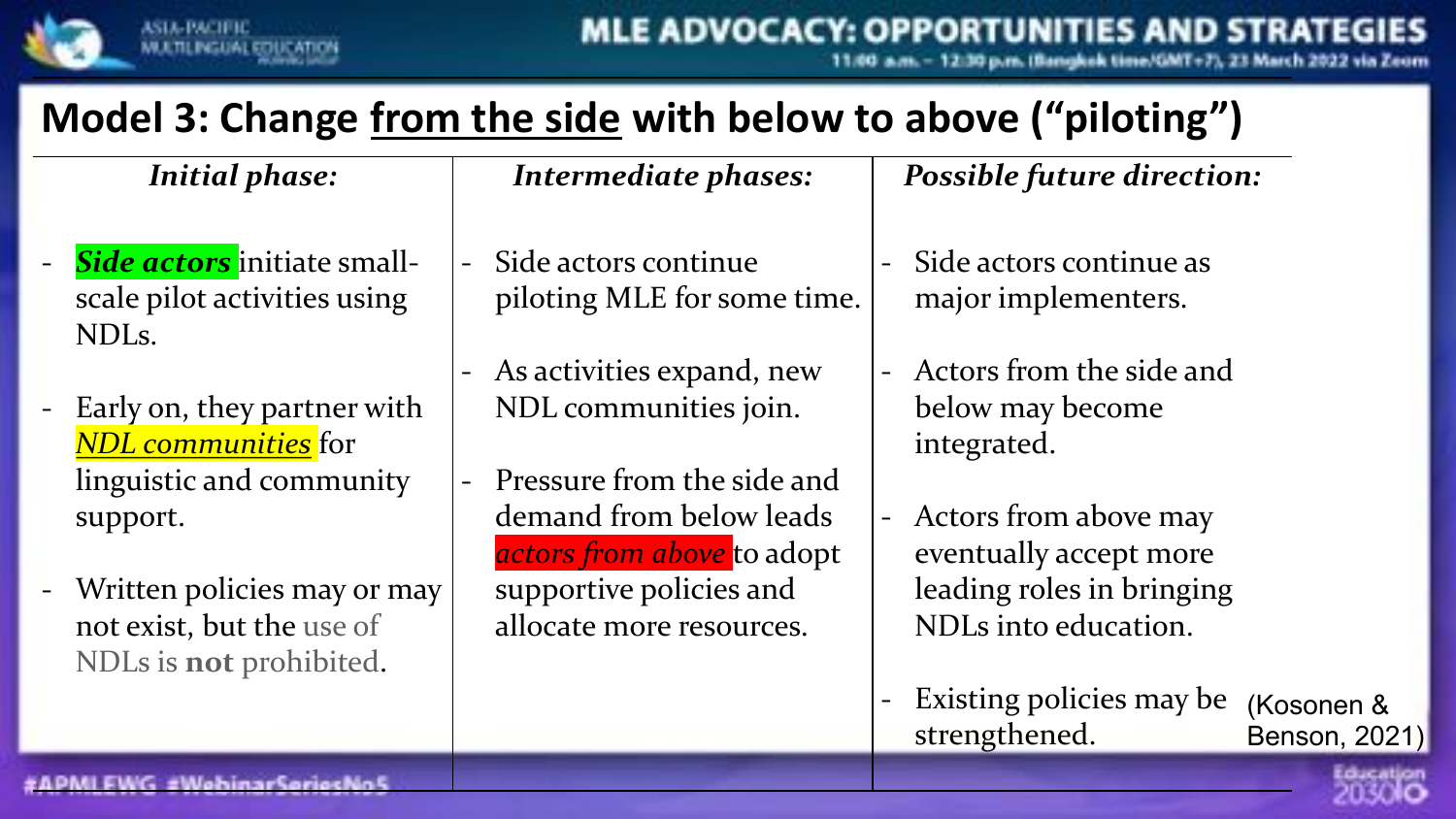![](_page_10_Picture_0.jpeg)

**MLE ADVOCACY: OPPORTUNITIES AND STRAT** 

:30 p.m. (Bangkok time/GMT+7), 23 March 2022 via

![](_page_10_Figure_5.jpeg)

![](_page_10_Picture_7.jpeg)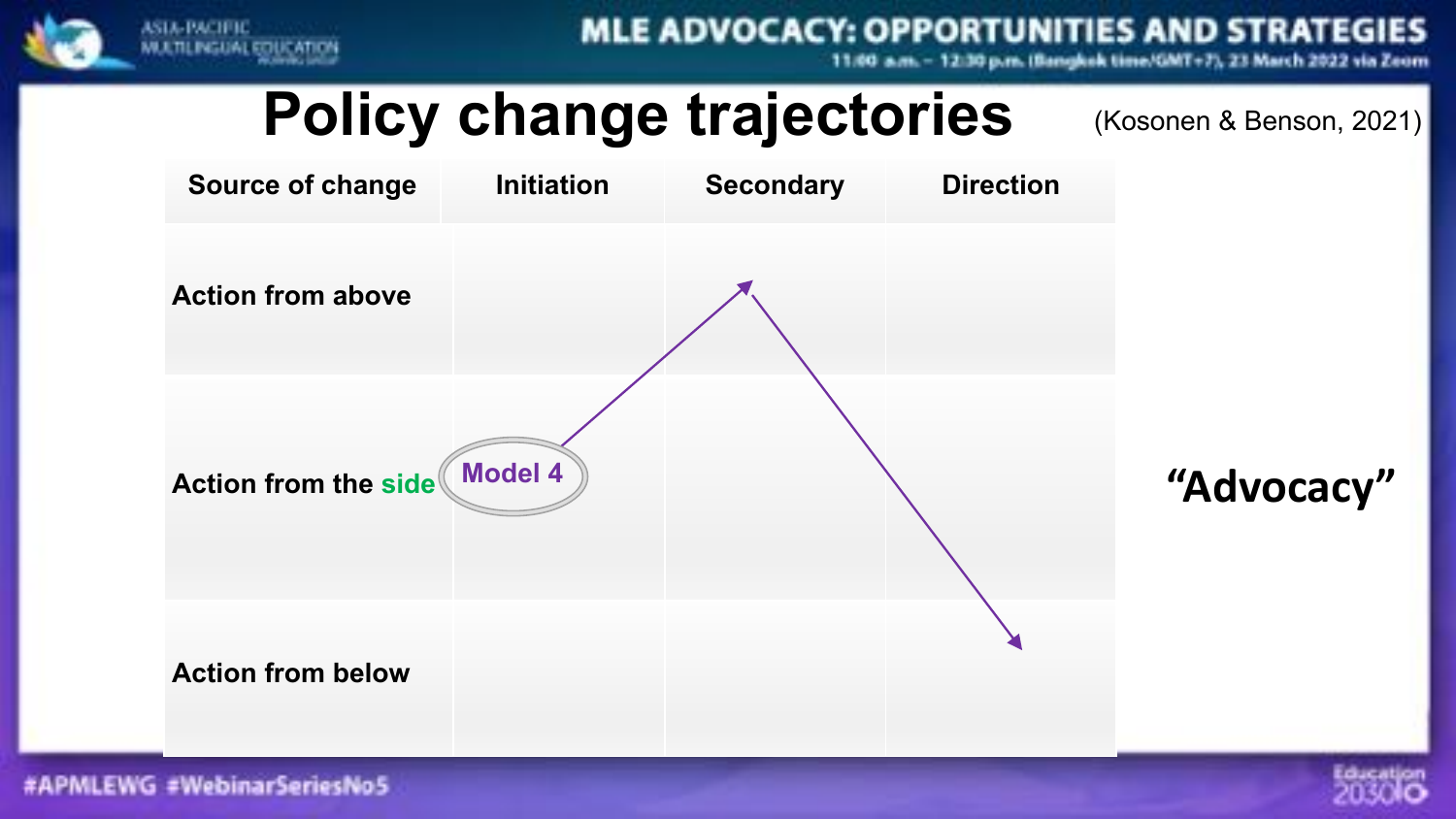![](_page_11_Picture_0.jpeg)

30 p.m. (Bangkok time/GMT+7), 23

## **Model 4: Change from the side to above, and then to below ("advocacy")**

*Initial phase:*

- **Side actors** advocate for MLE with *policymakers* based on access/quality arguments.
- Written policies may support only dominant languages in education.
- Side actors initiate small-scale pilot activities using NDLs.

#### *Intermediate phases:*

- Side actors continue piloting MLE for some time.
- Advocacy continues focused on policymakers, gradually gaining support.
- Effectiveness convinces more *grassroots actors* to become engaged, and more *actors from* above to become more supportive.

*Possible future direction:*

- Side actors continue as major implementers.
- Actors from the side and above may become integrated.
- New NDL communities may be included based on government framework/guidelines.
- Existing policies may be strengthened.
	- (Kosonen & Benson, 2021)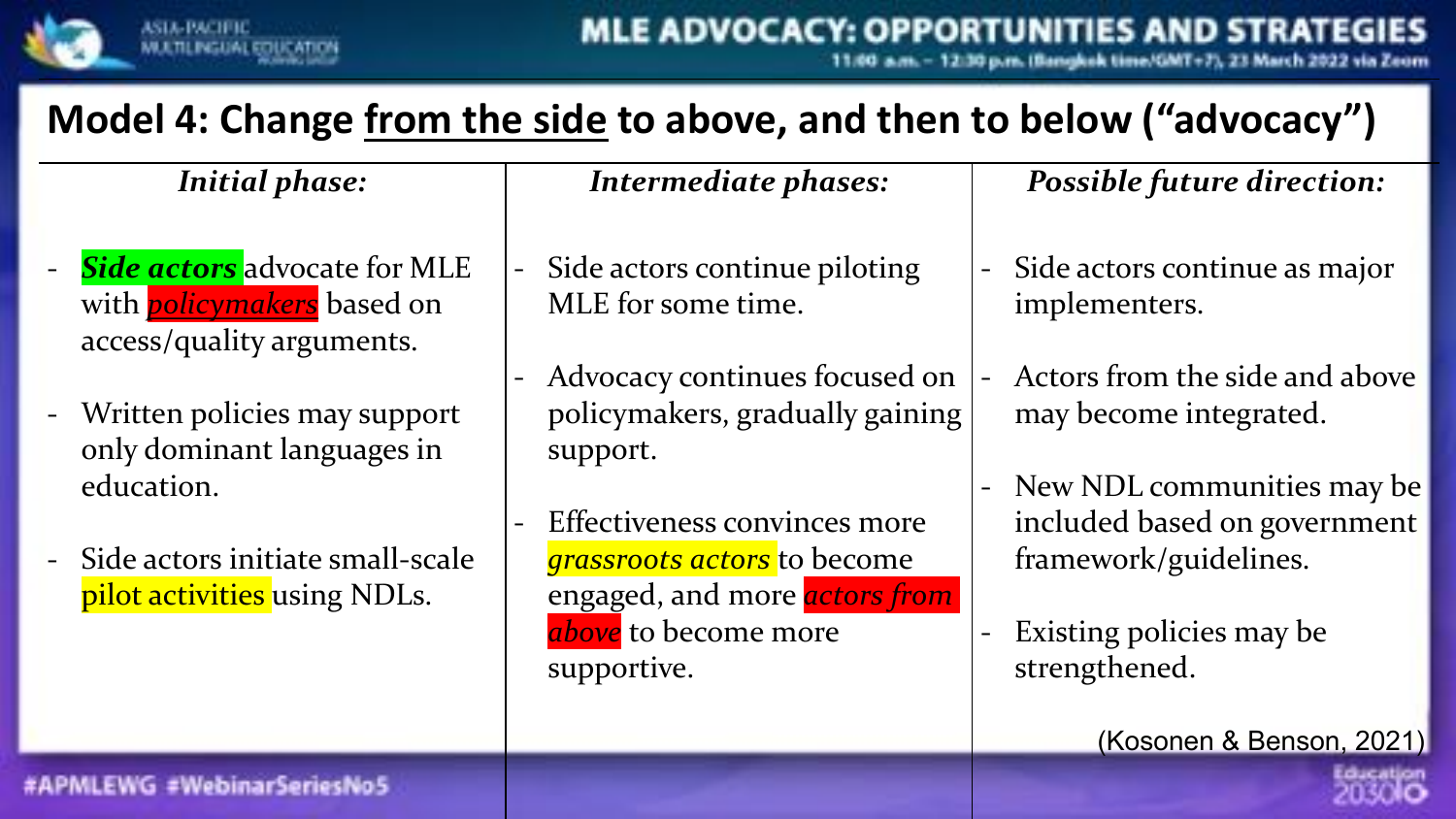# ขอบคุณครับ

Kiitos!

Thank you!